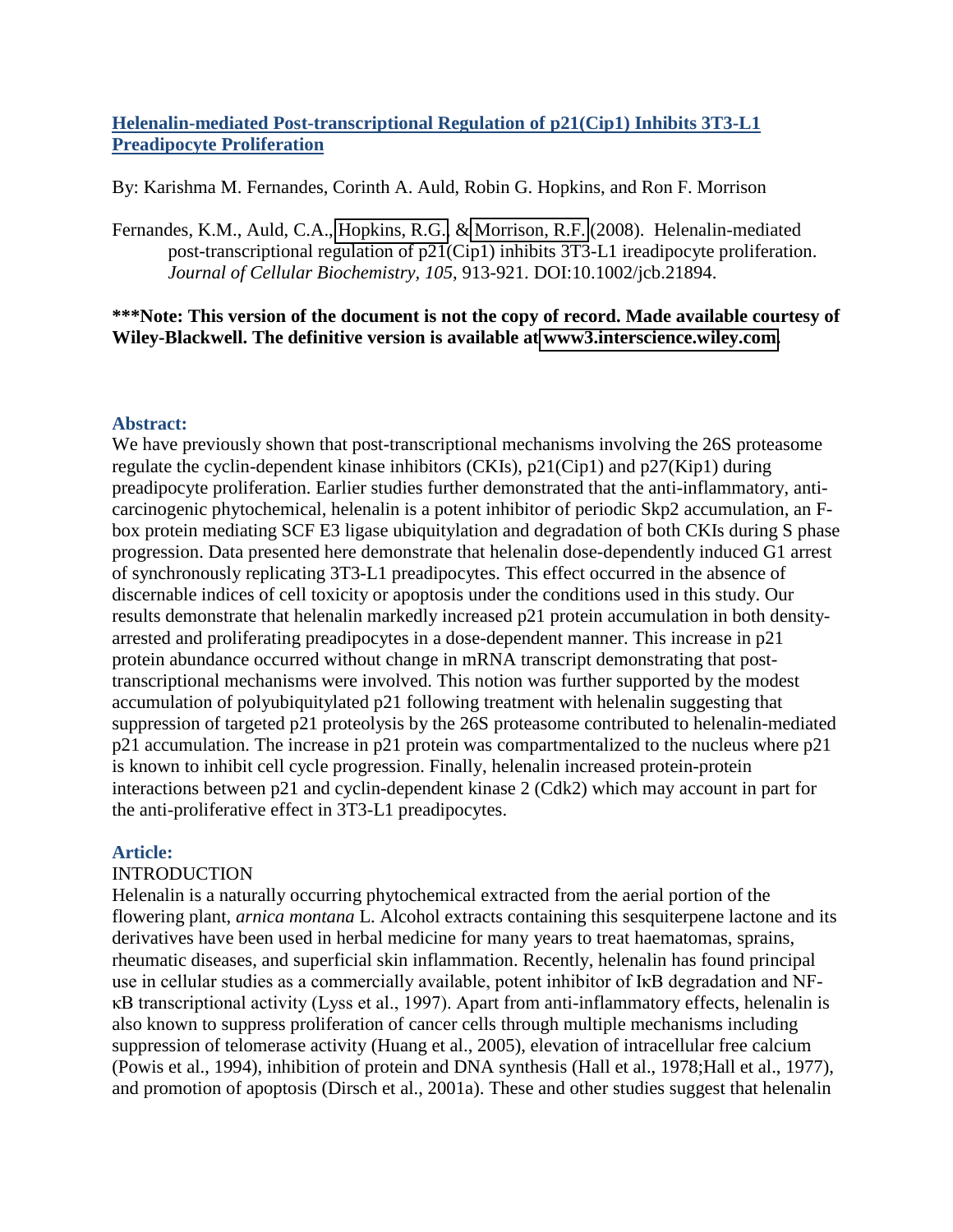has multiple modes of action within the cell aside from its ability to inhibit NF-κB DNA binding. Albeit shown to have anti-proliferative properties, mechanisms underlying helenalin's ability to regulate cell cycle progression are largely unknown.

Cellular proliferation is driven by sequential expression of cyclin proteins that activate a series of Cdks that initiate timely events necessary for orderly cell cycle progression. Transition through the restriction point near the G1/S phase boundary represents a critical step of autonomous control where continued progression beyond this point becomes independent of mitogenic stimuli (Sherr and Roberts, 1999; Sherr and Roberts, 2004). Cell cycle progression through the restriction point is highly dependent on Cdk2 activity which is governed by cyclins E/A for activation and potently suppressed by the CKIs, p21 and p27. While the cyclins are sequentially expressed in response to mitogenic stimulation, p21 and p27 are highly regulated by various antimitotic stimuli such as nutrient deprivation, density arrest, differentiation, apoptosis, and tumor suppression. In addition to their well established role as inhibitors of Cdk2 activity, both CKIs can facilitate early cell cycle progression by serving as scaffolding proteins that facilitate the formation (Cheng et al., 1999;Zhang et al., 1994) and nuclear localization (LaBaer et al., 1997) of active Cyclin D1/Cdk4 complexes during mid-G1 progression. Mechanisms that balance and maintain optimal levels of p21 and p27 during preadipocyte replication are critical to understanding the etiology of obesity and various lipodystrophies as gene ablation has been shown to markedly increase fat mass due to adipocyte hyperplasia (Naaz et al., 2004).

We have previously reported that p27 is regulated during S phase progression of replicating 3T3-L1 preadipocytes by post-transcriptional mechanisms involving ubiquitylation and targeted protein degradation by the 26S proteasome (Auld et al., 2007). Furthermore, we have shown that Akt signaling and the periodic accumulation of Skp2, an F-box protein that links p27 to the SCF E3 ligase for ubiquitylation as well as p27 degradation during G1/S transition are suppressed in the presence of helenalin preventing the accumulation of Cyclin A and S phase progression (Auld et al., 2006). In the study reported here, we demonstrate that helenalin arrests proliferating preadipocytes in late-G1 phase and dramatically promotes p21 protein accumulation during density arrest and mid-G1 by post-transcriptional mechanisms. Furthermore, helenalin increases p21 accumulation in the nucleus where protein-protein interactions between p21 and Cdk2 may contribute to the anti-proliferative effect of helenalin on preadipocyte replication. These data represent the first study of the effect of helenalin on p21 accumulation in any cell type and provide a link between cell cycle progression, early signaling events, and adipocyte hyperplasia.

# MATERIALS AND METHODS

## *Materials*

Dulbecco's Modified Eagle's Medium (DMEM), calf bovine serum (CS), fetal bovine serum (FBS) and Trypsin-EDTA were purchased from Invitrogen. Antibodies used for immunoblotting were purchased as follows: p21 (Oncogene), Cyclin D1, α-tubulin, cleaved caspase-3, cleaved PARP, ubiquitin (Cell Signaling), GAPDH, Cyclin A (Santa Cruz), Nucleoporin p62, Cdk2, and Cdk4 (BD Biosciences). Polyclonal p21 antibody for immunoprecipitation was purchased from Santa Cruz Biotechnology. Helenalin was purchased from Biomol. Recombinant Protein-G beads for immunoprecipitation were from Pierce. Propidium Iodide and RNase A were purchased from Sigma. Polyvinylidene fluoride (PVDF) membrane was purchased from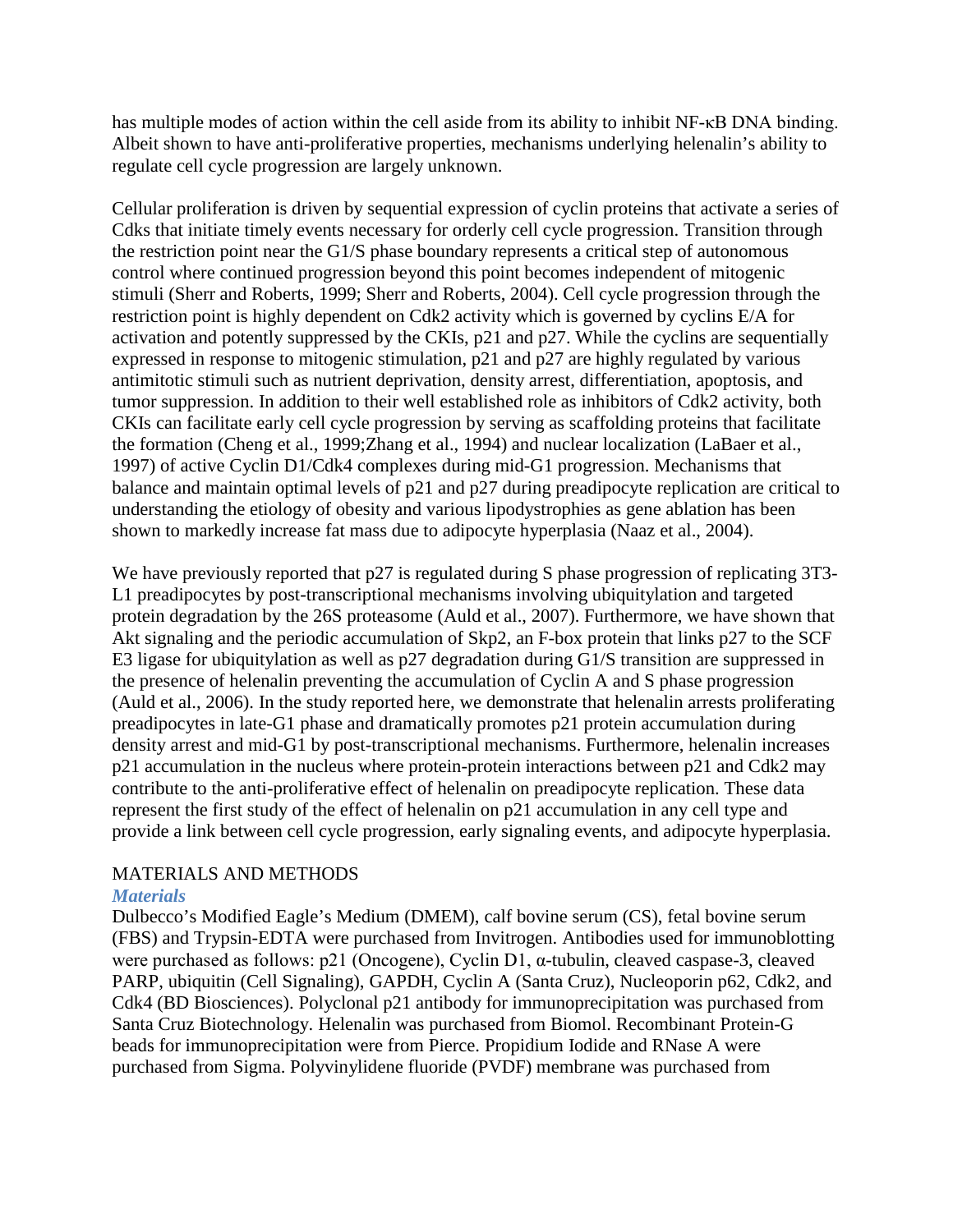Millipore. Enhanced chemiluminescence (ECL) reagents, secondary antibodies and Nethylmaleimide (NEM) were from Pierce.

## *Cell Culture and Induction of Differentiation*

Murine 3T3-L1 preadipocytes were propagated in DMEM supplemented with 10% CS until reaching density arrest at 2 days post-confluence. Cells were subsequently induced to differentiate with DMEM containing 10% FBS supplemented with 0.5mM 3-isobutyl-1 methyxanthine, 1μM dexamethasone, and 1.7μM insulin (MDI). Throughout the study, the term "post-MDI" refers to the time elapsed since the addition of the differentiation cocktail to the culture medium. Additionally, the term "time 0" refers to density-arrested, 2 days post-confluent cells immediately before the addition of MDI to the culture medium. All experiments were repeated 3-5 times to validate results and ensure reliability.

## *Protein isolation*

Cells were washed with phosphate-buffered saline (PBS) and harvested in ice cold lysis buffer containing 0.1M Tris (pH 7.4), 150mM NaCl, 10% sodium dodecyl sulfate (SDS), 1% Triton X, 0.5% NP40, 1mM EDTA, 1mM EGTA, and 10mM NEM. Phosphatase inhibitors (20mM βglycerophosphate, 10mM sodium fluoride and 2μM sodium orthovanadate) and protease inhibitors (0.3μM aprotinin, 21μM leupeptin, 1μM pepstatin, 50μM phenanthroline, 0.5uM phenylmethylsulfonyl fluoride) were freshly added to the lysis buffer immediately before use. Lysates were sonicated and centrifuged at  $13,000 \times g$  for 10 min at 4<sup>o</sup>C. Protein content was determined by bicinchoninic acid (BCA) procedures according to manufacturer's (Pierce) instructions.

# *Immunoblotting*

Equal amounts of whole cell lysate protein were separated by SDS-PAGE electrophoresis. Protein samples were mixed with loading buffer containing 0.25M Tris, (pH 6.8), 4% SDS, 10% glycerol, 0.01% bromophenol blue, and 10% dithiothreitol, then heated at 80°C for 5 min prior to electrophoresis. Proteins were transferred to PVDF (Millipore), blocked in 4% milk and probed overnight at 4°C with specified primary antibodies. Membranes were subsequently probed for 1 hr at room temperature with secondary antibodies conjugated with horseradish peroxidase and results visualized with ECL using CL-XPosure film (Pierce).

# *RNA Isolation and Analysis*

Total RNA was extracted from 3T3-L1 preadipocytes using the RNeasy Mini Kit according to manufacturer's (QIAGEN) instructions. Briefly, cells were lysed and homogenized using the provided QIAshredders. Column-bound RNA was DNase-treated and eluted with RNase-free water. Total RNA (1ug) from the cells was subjected to Reverse-Transcriptase Polymerase Chain Reaction (RT-PCR) using One-Step RT-PCR kit (QIAGEN).Reactions were carried out in the presence of buffer containing dNTP's (400μM), reverse transcriptase and DNA polymerase enzyme mix, and RNase inhibitor (10U). Gene specific primers designed for p21 (forward: 5'- GTCTGAGCGGCCTGAAGATT'3' and reverse: 5'-TCCTGACCCACAGCAGAAGA-3') were used at a final concentration of 0.6μM. Quantam RNA Classic II 18S primer/ competimer was used according to manufacturer's (Ambion) instruction as an internal standard in the RT-PCR reactions at a concentration of 0.6μM. RT-PCR products were electrophoresed in 1.5% agarose in the presence of ethidium bromide and analyzed on a Kodak Digital Imager.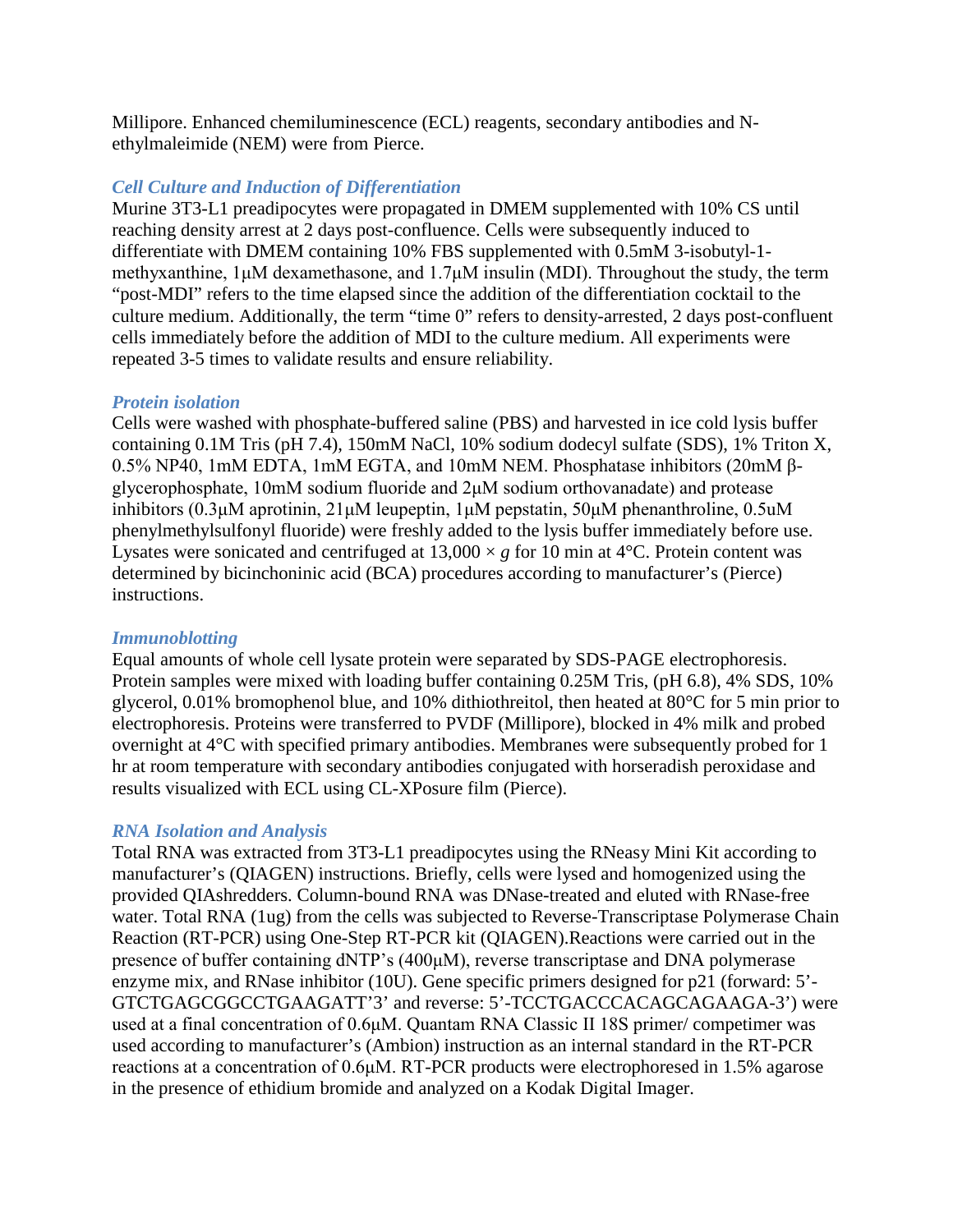#### *Flow Cytometry*

Cell cycle progression was assessed by flow cytometry as described previously (Auld, Fernandes, and Morrison, 2007). Briefly, cells were washed with PBS, trypsinized, resuspended in ice cold PBS and washed twice by centrifugation at  $300 \times g$  for 5 min at 4<sup>o</sup>C. Pelleted cells were gently permeabilized and fixed with ice cold ethanol (70%), washed with PBS and incubated in the dark with propidium iodide stain (50μg/ml propidium iodide (PI) and 100μg/ml RNase A in PBS) for 30 min. DNA fluorescence was measured using flow cytometry (Becton Dickinson FACS Calibur). DNA histograms were extracted from width (FL2W) and area (FL2A) plots of PI fluorescence recorded for 10,000 events per data point.

## *Nuclear/Cytosolic Fractionation*

Cells were washed with PBS and incubated with ice cold isotonic buffer containing 20mM Tris,  $pH7.4$ , 125mM NaCl, 1mM EGTA, 1mM EDTA and 1mM  $MgCl<sub>2</sub>$  for 6 min on ice. The buffer was supplemented with fleshly prepared 0.1% NP40, and phosphatase/protease inhibitors as described above. Following detergent solubilization, cytosolic fractions were collected from the cell monolayers and clarified by centrifugation (13,000  $\times$  *g* for 5 min at 4<sup>o</sup>C). Intact nuclei were subsequently collected in PBS and gently pelleted by centrifugation at  $300 \times g$  for 3 min at  $4^{\circ}$ C. Nuclear proteins were extracted in ice cold buffer containing 20mM Tris (pH 7.4), 1% Triton X, 150mM NaCl, 1mM EDTA, 1mM EGTA supplemented with protease/phosphatase inhibitors and frozen at -80°C. Nuclear fraction were subsequently thawed on ice, sonicated, passed through a 21 gauge needle to shear DNA, and clarified by centrifugation at  $13,000 \times g$  for 10 min at 4°C.

#### *Immunoflourescence*

Cells, cultured on glass coverslips in 35mm plates, were washed with PBS, fixed with methanol free 3% Formaldehyde (Polysicences) for 20 min, permeabilized with 0.2% Triton X for 5 min, blocked for one hr with 3% BSA, and incubated overnight with primary antibody at 4°C. Coverslips were subsequently incubated with fluorescently-labeled secondary antibody, Alexa Fluor 488 anti-mouse (Molecular Probes) for 1 hr at room temperature, washed with PBS, mounted on glass slides using Antifade mounting solution (Molecular Probes) and visualized by confocal microscopy.

#### *Immunoprecipitation/Co-immunoprecipitation*

Cells were lysed with ice cold immunoprecipitation buffer containing 10mM Tris, 150mM NaCl, 1% TritonX, 0.5% NP-40, 1mM EDTA, 1mM EGTA and 10mM NEM as well as protease and phosphatase inhibitors as described above. Immunoprecipitations were performed using recombinant Protein G beads per manufacturer's (Pierce) instructions. Briefly, lysate (1000μg) was incubated with the appropriate antibody for 2 hrs at 4°C, mixed with beads, and incubated for an additional 2 hrs at 4<sup>o</sup>C. Immune complexes were collected by centrifugation at  $2500 \times g$ for 3 min at 4°C, washed 6 times with PBS, resuspended in loading buffer, and heated at 70°C for 3 min. Samples were centrifuged at  $2500 \times g$  for 3 min and supernatants resolved with SDS-PAGE, transferred to PVDF membranes and immunoblotted. Recombinant beads were also incubated with whole cell lysates in the absence of antibody to rule out non-specific binding of proteins to the beads.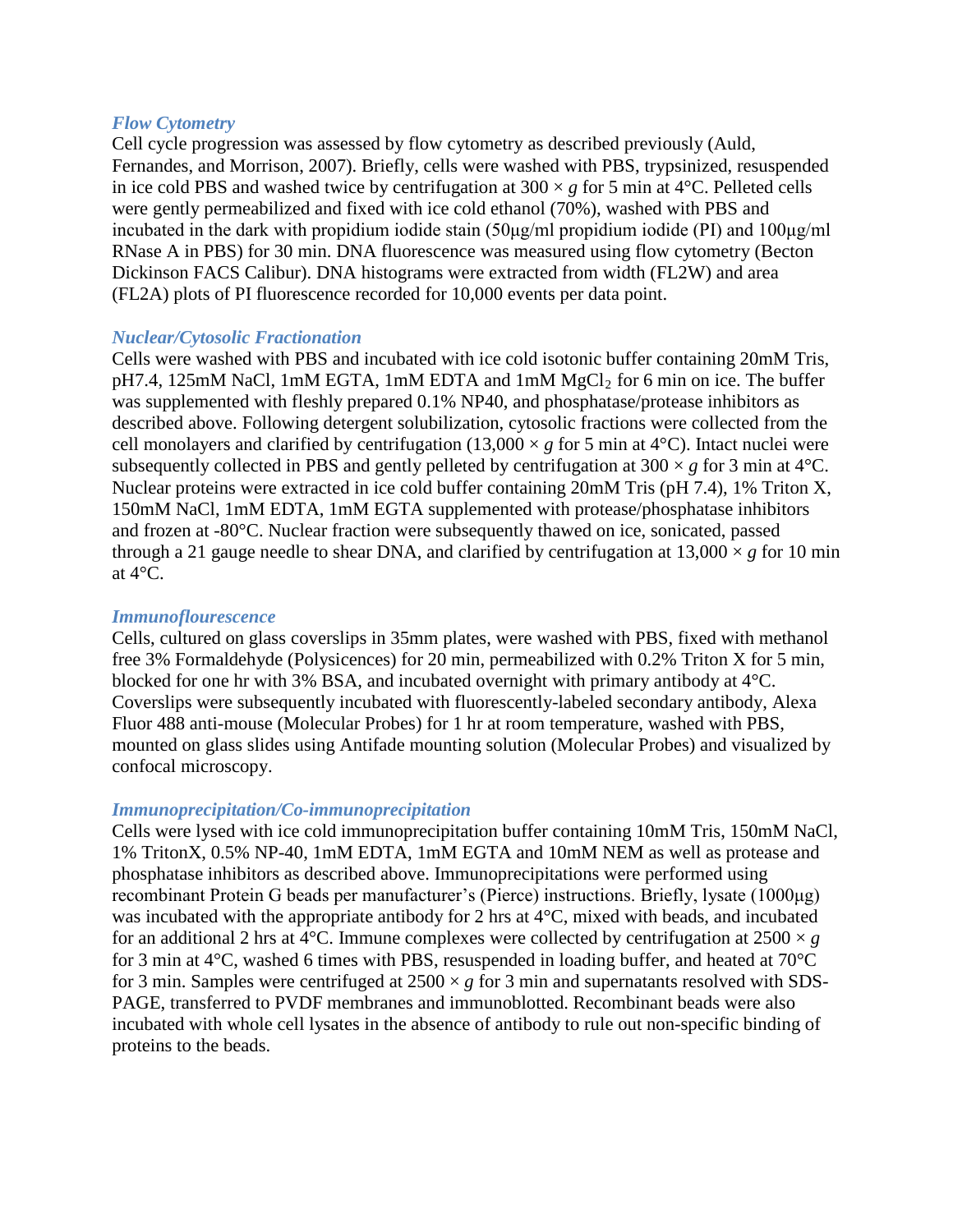#### **RESULTS**

## *Helenalin dose-dependently arrest preadipocytes during G1-phase of cell cycle progression independent of apoptosis*

Previous reports from our laboratory and others have demonstrated that density-arrested 3T3-L1 preadipocytes synchronously re-enter the cell cycle for a limited period of proliferation that precedes and is obligatory for adipocyte development (Morrison and Farmer, 1999; Auld, Fernandes, and Morrison, 2007;Tang et al., 2003b; Tang et al., 2003a). We have further shown that quiescent preadipocytes (G0 phase) transition G1/S and S/G2 phase boundaries at approximately 15 hrs and 19 hrs, respectively, following stimulation with a differentiation cocktail containing MDI (Auld, Fernandes, and Morrison, 2007). Using this model, we investigated the effects of helenalin on preadipocyte replication by stimulating density-arrested cells with MDI and increasing doses of helenalin. Cells were harvested 20 hr post-MDI and cell cycle progression was assessed by flow cytometry. As illustrated in Fig.1A, MDI-stimulated cells not treated with helenalin (0μM) displayed DNA histograms demonstrating decreased G1 phase content and increased S and G2/M phase content indicative of early-G2 phase progression as previously reported (Auld, Fernandes, and Morrison, 2007). Conversely, concomitant treatment with helenalin dramatically shifted the DNA profile toward an increase in G1 content in a dose-dependent manner clearly demonstrating cell cycle arrest prior to the G1/S phase transition. Moreover, DNA histograms presented no sub-2n cell populations at 20 hr posttreatment suggesting that helenalin impeded cell cycle progression independent of apoptosis. To confirm these observations, cells were stimulated with MDI in the absence and presence of increasing concentrations of helenalin and total cell lysates harvested at times indicated for immunoblotting (Fig.1B). Consistent with G1 arrest, helenalin suppressed the accumulation of Cyclin A which has been shown to occur during S phase in this cell model (Auld, Fernandes, and Morrison, 2007). To further confirm growth arrest in the absence of apoptosis, cell lysates were immunoblotted for cleavage of Caspase 3 and PARP; well established indices of apoptosis. As a positive control, lysates were collected from preadipocytes at 12 hr following transient exposure to UV radiation (100J/m2). As shown in Fig.1B, helenalin treatment did not lead to Caspase 3 or PARP cleavage under these conditions further supporting the premise of G1 growth arrest independent of apoptosis.

#### *Helenalin dose-dependently enhances p21 protein accumulation*

It is well established that cell cycle progression through the G1/S transition requires the timely decay of both p21 and p27. We have previously reported that helenalin inhibits p27 degradation through suppression of SCF E3 ligase activity responsible for polyubiquitylation targeting p27 for proteasomal degradation (Auld, Hopkins, Fernandes, and Morrison, 2006). To assess helenalin's effect on p21, protein accumulation profiles were initially assessed during cell cycle progression in the absence of helenalin. Cells were harvested over time following MDI stimulation and analyzed by immunoblotting for p21 and Cyclin A as shown in Fig.2A. During density arrest (0 hr), p21 protein abundance was maintained at low levels. Upon stimulation with MDI, p21 transiently accumulated, peaked during mid-G1 (12 hrs), decreased during G1/S transition and S phase progression, and returned to basal levels by G2/M (24 hrs). The decrease of p21 during G1/S transition was confirmed by the onset of Cyclin A accumulation indicative of S and G2 phase progression. Since p21 is known to prohibit G1/S transition via potent inhibition of Cdk2 activity (Sherr and Roberts, 1999;Planas-Silva and Weinberg, 1997), the decrease in p21 protein levels beginning ~15 hrs post-MDI and preceding the accumulation of Cyclin A was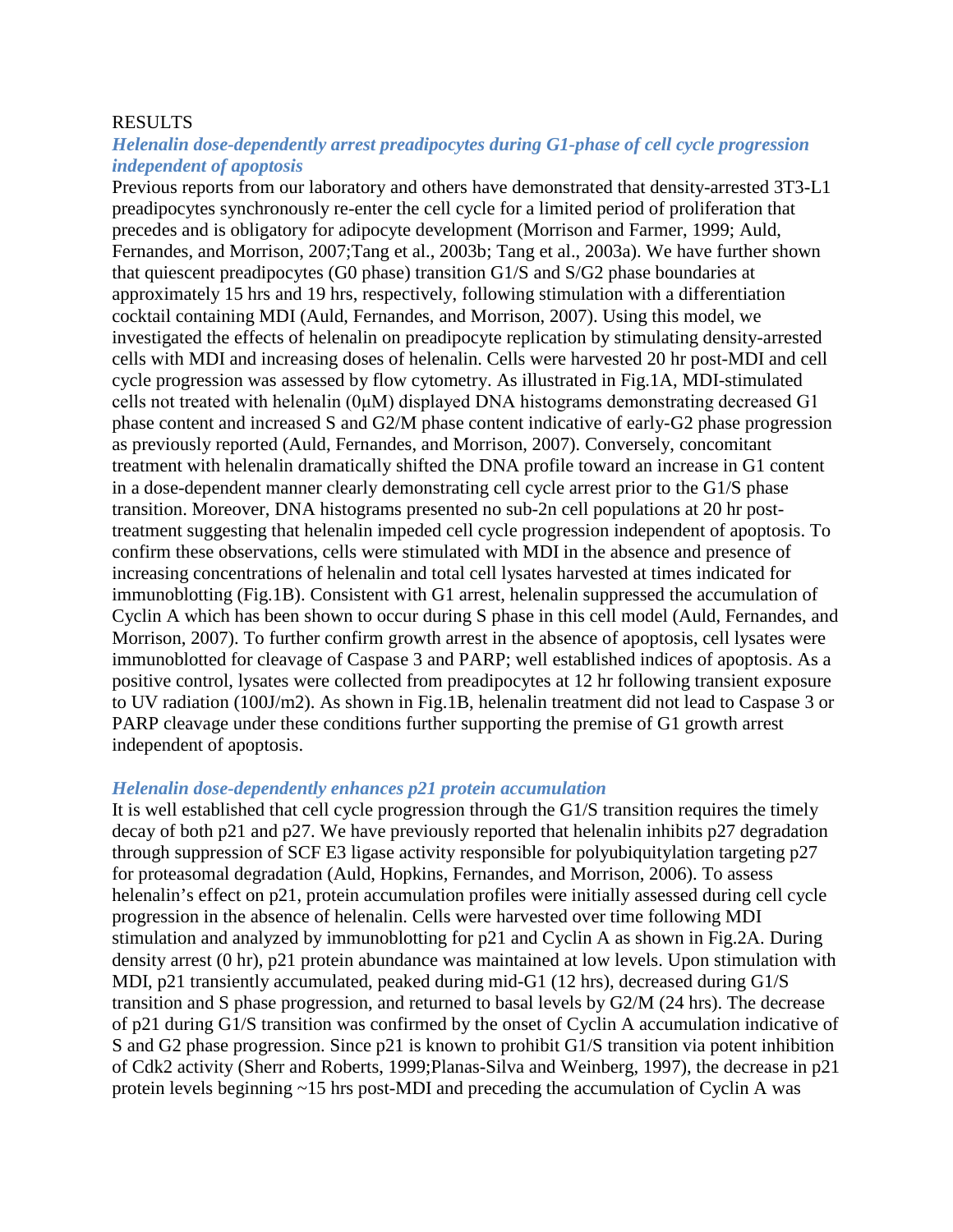consistent as an obligatory event for S phase progression. When cells were stimulated with MDI in the presence of helenalin, p21 accumulation was greatly induced over that observed during mid-G1 (12 hr) and early-G2 (20 hr) in a dose-dependent manner (Fig.2B). Increasing concentrations of helenalin did not affect total caspase-3 protein accumulation which served as a loading control in the experiment. As p21 is a well established, potent inhibitor of Cdk2 activity which is essential for G1/S transition, the excess accumulation of p21 during mid-G1 (12 hr) as well as during S/G2 phase transition (20 hr) supports the hypothesis that aberrant regulation of p21 mechanistically links helenalin with G1 growth arrest.



(A) Density-arrested 3T3-L1 preadipocytes were harvested 20 hr following exposure to MDI in presence of increasing concentration of helenalin as indicated and stained with propidium iodide for DNA histograms generated with flow cytometric analysis. (B) Total cell lysates were collected at 0, 12 and 20 hr from preadipocytes stimulated with MDI in the absence and presence of 3μM helenalin (HLN). Preadipocytes exposed to ultraviolet radiation (UV; 100 J/m<sup>2</sup>) were harvested as a positive control for apoptosis. Relative protein abundance of cleaved PARP, cleaved caspase 3 and Cyclin A were assessed by immunoblotting as shown. Abundance of GAPDH served as a loading control.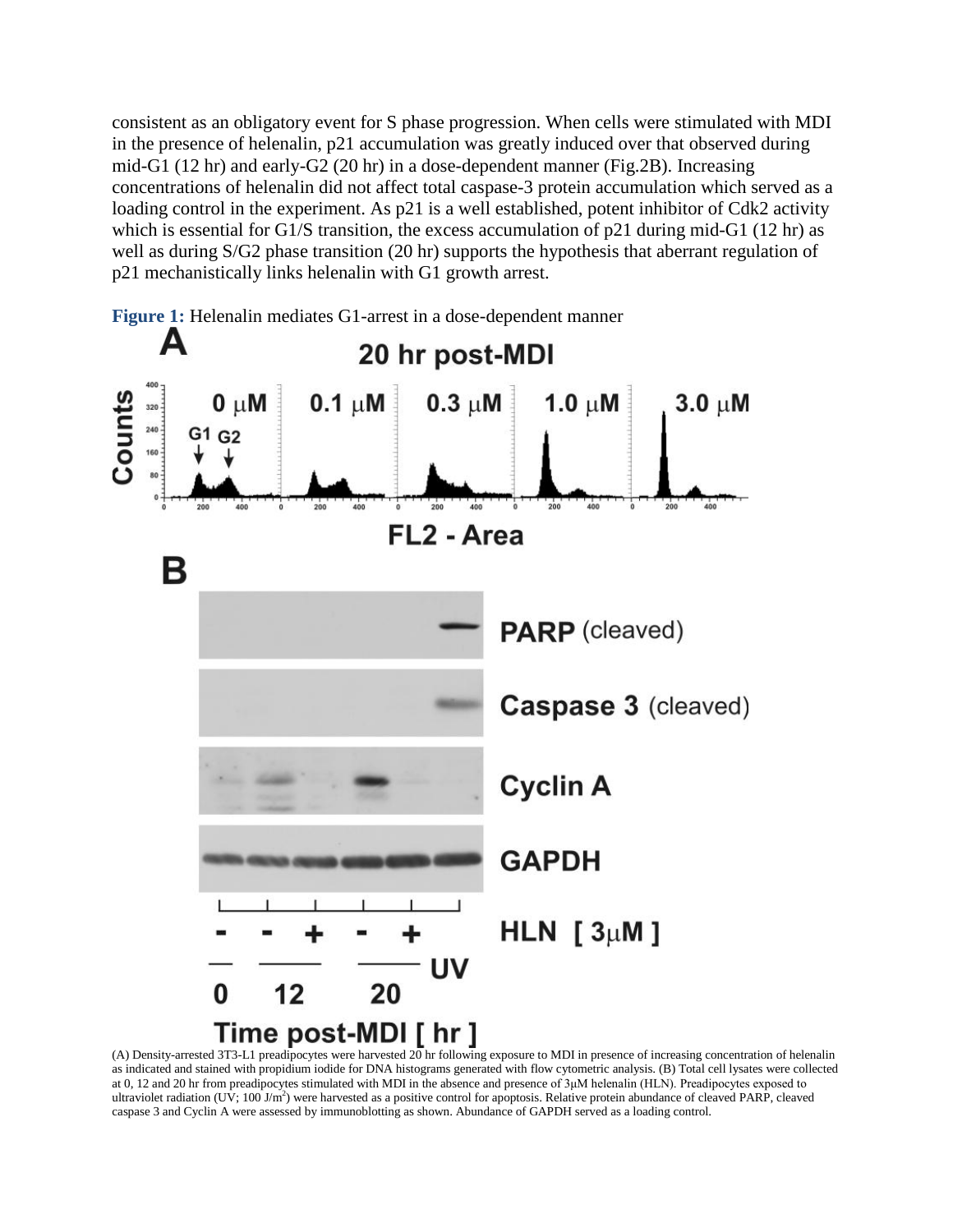

**Figure 2:** Helenalin enhances protein abundance of p21 at mid-G1 in a dose-dependent manner Δ

(A) Total cell lysates were harvested from 3T3-L1 preadipocytes over time following exposure to MDI and immunoblotted to assess relative protein accumulation of p21 and Cyclin A. (B) Total cell lysates, harvested from density-arrested preadipocytes at 0, 12 and 20 hr post-MDI supplemented without and with increasing doses of helenalin (HLN) as indicated, were separated by SDS-PAGE electrophoresis and immunoblotted for p21 as illustrated. Abundance of total caspase 3 served as a loading control.

## *Helenalin induces p21 protein accumulation post-transcriptionally during density arrest and mid-G1 phase progression*

To determine the global mechanism linking helenalin and p21 regulation, total cell lysates and RNA were collected for comparative immunoblotting (Fig.3A) and RT-PCR (Fig.3B), respectively. Samples were harvested from untreated, density-arrested cells (lane 1) as well as cells treated for 12 hr with helenalin (lane 2), MDI (lane 3) or both (lane 4). As illustrated in Fig.3A, helenalin treatment dramatically increased p21 protein accumulation during density arrest (compare lanes 1 and 2) and at mid-G1 (compare lanes 3 and 4). Conversely, neither helenalin, MDI, nor the combination of the two increased p21 mRNA to any measurable extent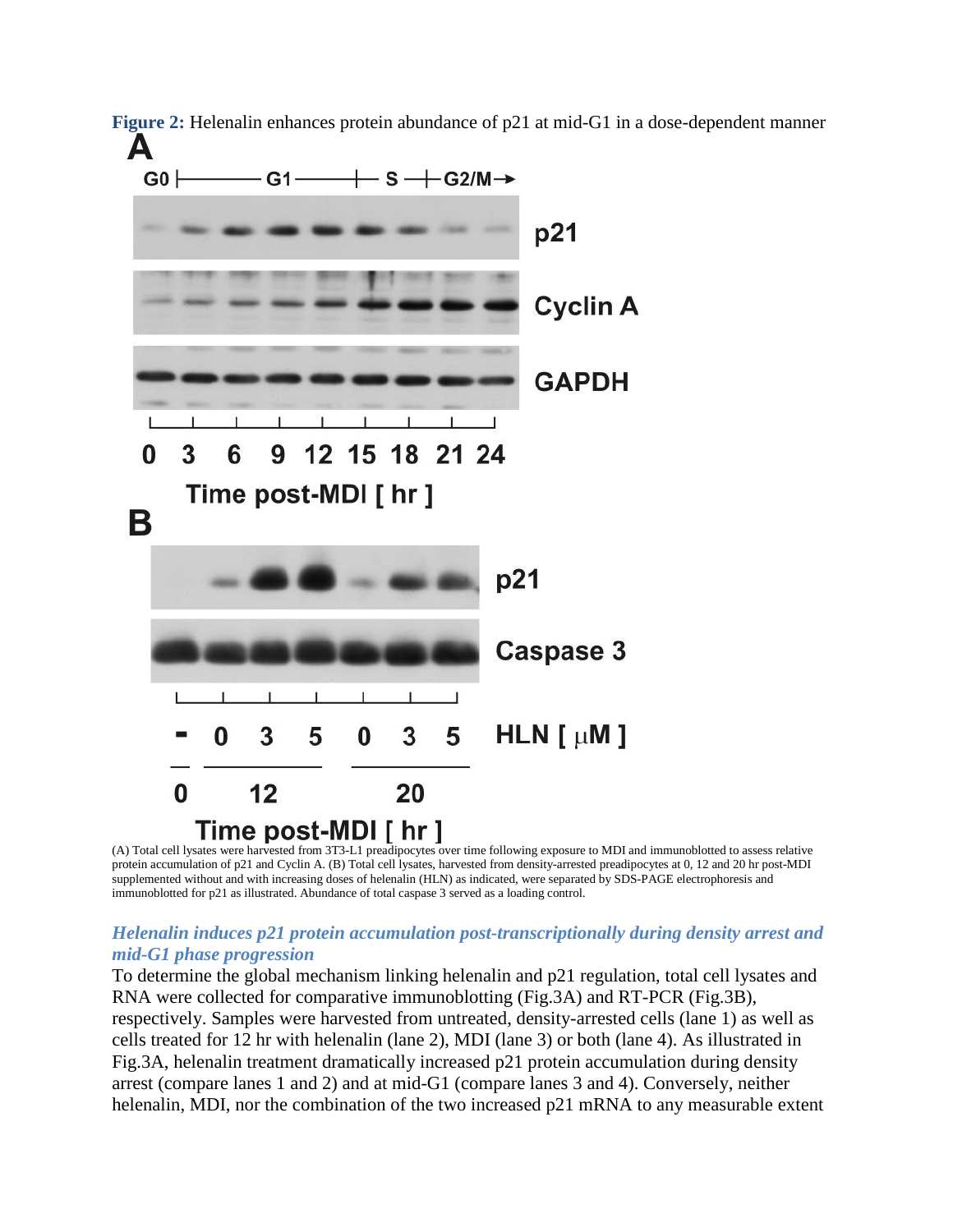over that observed in untreated, density-arrested cells (Fig.3B). 18S ribosomal RNA was determined simultaneously in the same PCR reaction using competimer technology (Ambion) to confirm equal loading. Primer specificity was also confirmed using p21 knockout mouse embryo fibroblasts (not shown). These data clearly demonstrate that the dramatic increase in p21 protein accumulation following MDI stimulation or helenalin treatment was independent of any detectable change in mRNA transcript. Collectively, these data strongly support a regulatory role for post-transcriptional mechanisms mediating p21 protein accumulation during mid-G1 of MDIinduced cell cycle progression as well as during growth arrest following helenalin treatment. As helenalin was shown above (Fig.2B) to have near maximal effects on p21 accumulation at 3 μM, the additive effect observed with MDI and helenalin (Fig.3A) presents the possibility that independent mechanisms regulate p21 protein abundance under each condition.

**Figure 3:** Helenalin promotes p21 protein accumulation by post-transcriptional mechanisms



Preadipocytes were stimulated with MDI concomitantly with 3μM helenalin (HLN) for 12 hrs. Relative (A) protein and (B) mRNA accumulation was assessed through immunoblotting and RT-PCR, respectively. Abundance of GAPDH and 18S served as controls for equal loading.

# *Helenalin modestly promotes the accumulation of ubiquitylated p21*

To determine if helenalin increased p21 protein accumulation through posttranscriptional mechanisms involving ubiquitylation and targeted proteasomal degradation, density-arrested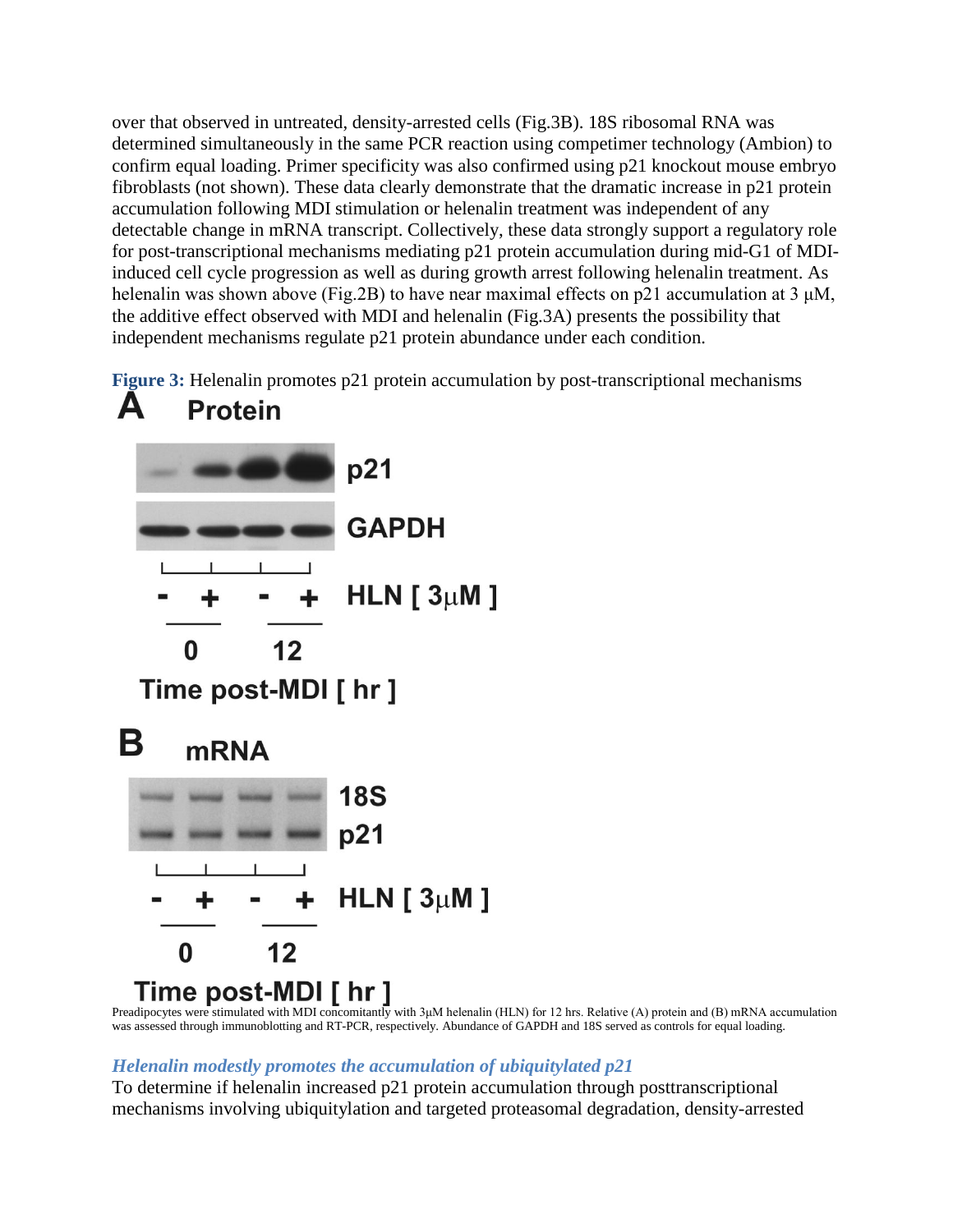were treated with and without helenalin in the presence and absence of MDI for 12 hr. Cell lysates were harvested under non-denaturing conditions, immunoprecipitated with a polyclonal p21 antibody, and immunoblotted with both ubiquitin and p21 (monoclonal) antibodies. For comparative purposes, lysates were also analyzed from density-arrested cells following 6 hr exposure to the potent, specific 26S proteasome inhibitor, epoxomicin. To enhance accumulation of ubiquitin-conjugated substrates, these studies were conducted in the presence of NEM to suppress deubiquitylating enzyme activity. As illustrated in Fig.4, helenalin treatment during density arrest (0hr) or during mid-G1 (12 hr) resulted in modest accumulation of polyubiquitylated p21 in comparison to the marked increase in ubiquitin-conjugated p21 observed in the presence of epoxomicin. Moreover, the apparent helenalin-mediated p21 ubiquitin conjugates were not elevated in the presence of MDI further suggesting that accumulation of p21 protein during mid-G1 and following helenalin treatment occurred through independent post-transcriptional mechanisms. While further experimentation will be required to determine if helenalin is a generic inhibitor of the 26S proteasome, the modest effects shown here are not likely to account in toto for the post-transcriptional mechanisms responsible for the dramatic increase in p21 protein accumulation.



**Figure 4:** Helenalin modestly promotes the accumulation of polyubiquitylated p21<br>**IP:p21 IP:p21** 

Total cells lysates were harvested at 0 hr and 12 hr post-MDI in the absence and presence of 1μM epoxomicin (Epox) or 3μM helenalin (HLN) for 12 hr, immunoprecipitated for p21 and immunoblotted for p21 and ubiquitin (Ub). 10% input protein was immunoblotted and designated by asterisks. Heavy chain (HC) and light chain (LC) immunoglobulins were noted.

#### *Helenalin increases p21 protein accumulation in the nucleus*

Subcellular protein localization is an important aspect governing p21 protein accumulation and function. To determine if helenalin leads to increased p21 compartmentalization, density-arrested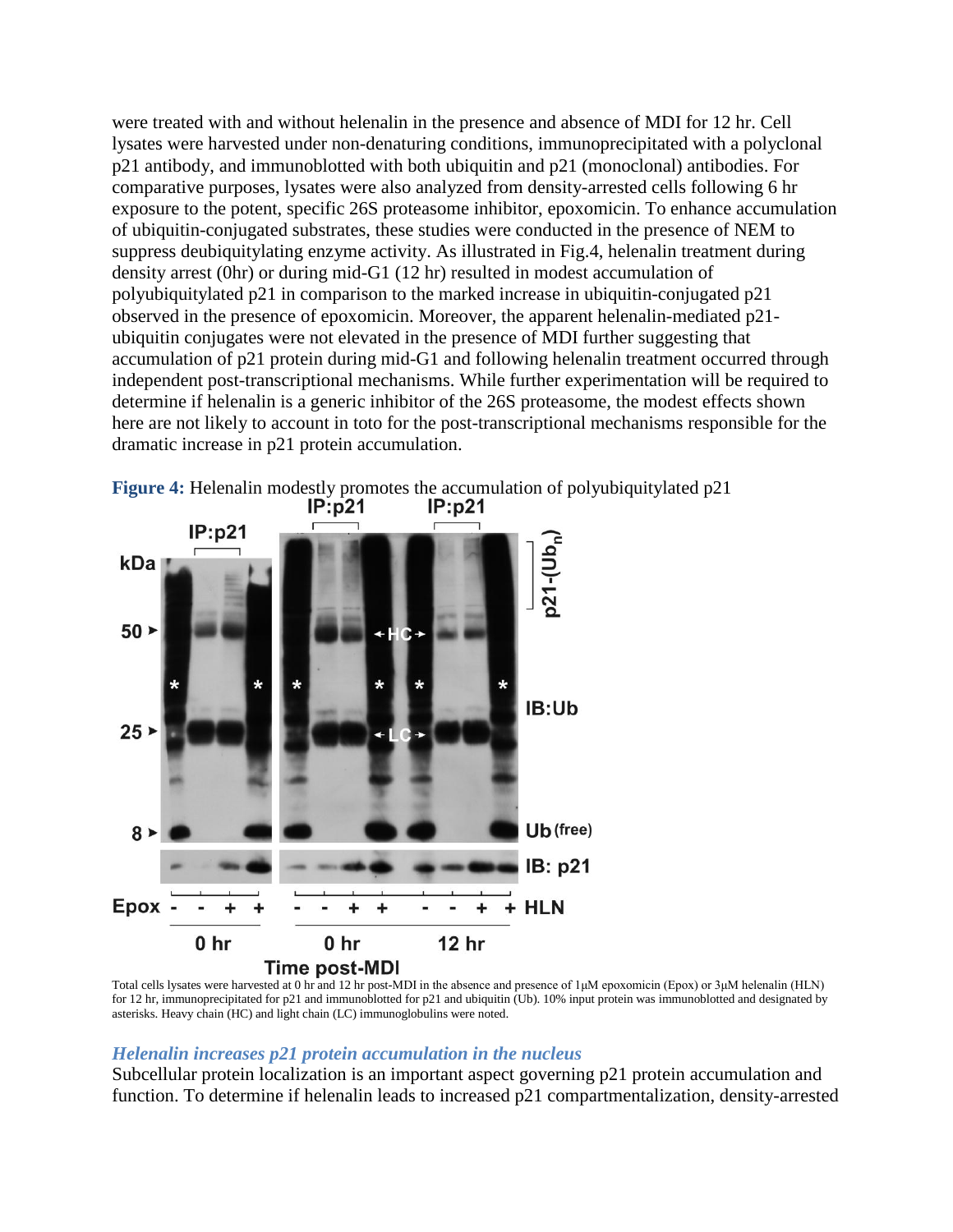cells were treated with or without helenalin either in presence or absence of MDI. Nuclear and cytosolic fractions were harvested 12 hr post-treatment and collected cell fractions were immunoblotted for p21. To confirm efficiency of fractionation, lysates were also immunoblotted for nucleoporin and α-tubulin as markers of nuclear and cytosolic fractions, respectively. As illustrated in Fig.5A, helenalin treatment promoted nuclear accumulation of p21 during density arrest and at mid-G1. The effect of helenalin on p21 compartmentalization was confirmed under identical test conditions by immunocytochemistry where cells were treated without and without MDI and helenalin for 12 hr, then fixed and stained for immunoflourescence visualization with confocal microscopy. As illustrated in Fig.5B, helenalin dramatically induced nuclear localization of p21 in density-arrested cells (0 hr) as well as during mid-G1 (12 hr). These data are consistent with the premise that helenalin promotes the nuclear accumulation of p21 by inhibiting proteasome-dependent degradation.

**Figure 5:** Helenalin increases p21 protein accumulation in the nucleus



(A) Nuclear and cytosolic extracts were harvested from preadipocytes at indicated times after MDI stimulation in the absence and presence of 3μM helenalin (HLN) and immunoblotted as shown. (B) Subcellular p21 compartmentalization was confirmed by immunofluorescence where density-arrested 3T3-L1 preadipocytes were stimulated with and without MDI for 12 hrs in the absence and presence of 3μM helenalin and analyzed by confocal microscopy.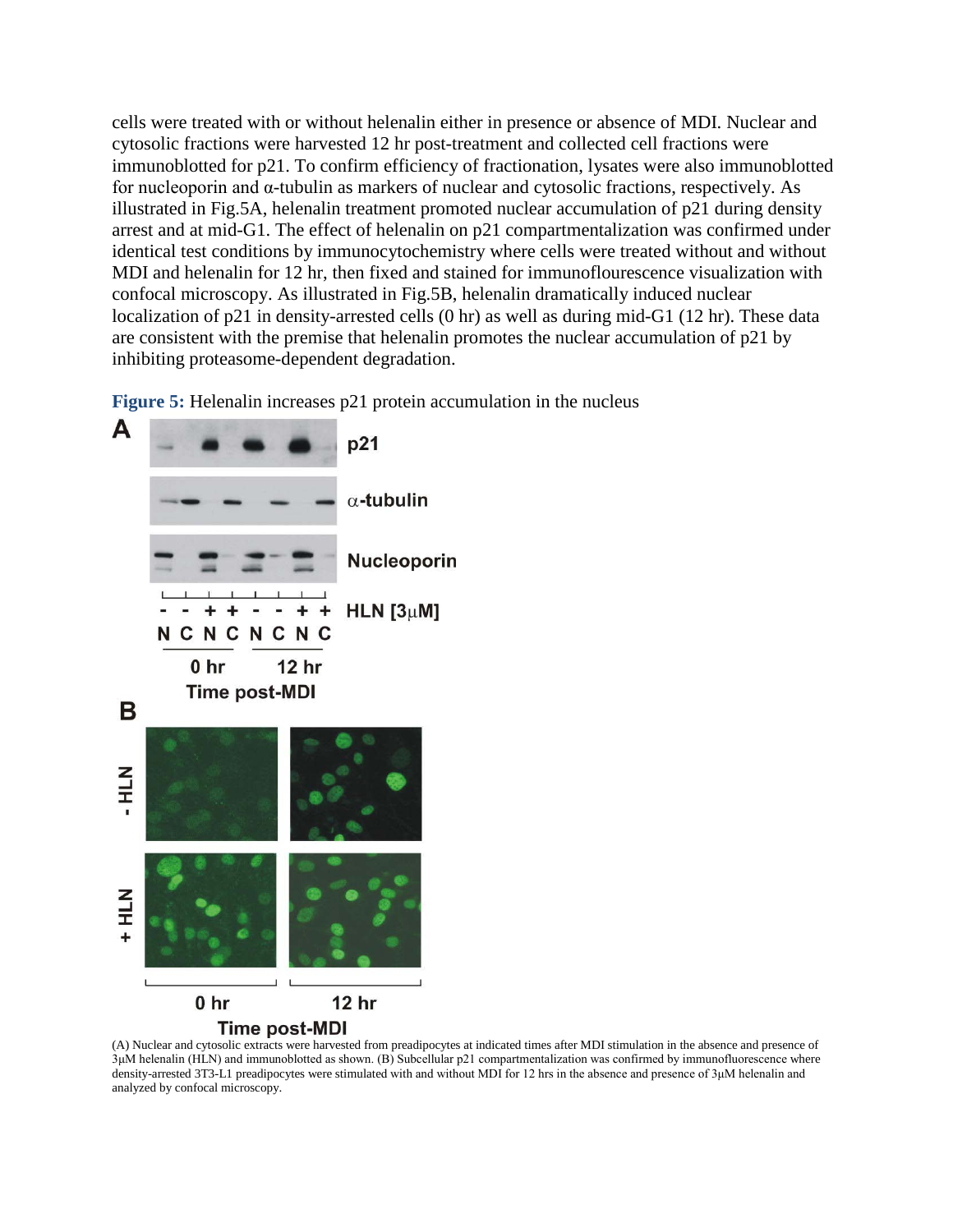#### *Helenalin enhances protein interactions between p21 and Cdk2*

It is well established that nuclear accumulation of p21 inhibits cell cycle progression (Coqueret, 2003) through protein-protein interactions (Dotto, 2000). To elucidate the function of helenalininduced nuclear p21 accumulation, density-arrested cells were treated with or without helenalin in presence or absence of MDI. Lysates were harvested 12 hr post-treatment under nondenaturing conditions, immunoprecipitated with p21, and immunoblotted for cell cycle proteins as indicated in Fig.6. Consistently, helenalin increased p21 protein accumulation to an extent greater than that observed under basal conditions of density arrest (0hr) as well as during MDIinduced G1 phase progression (12 hr). The increase in p21 protein accumulation in both cases was associated with increased protein-protein interaction between p21 and Cyclin D1 and Cdk2 and and between p21 and Cdk4 during density arrest. As p21 has been shown to facilitate Cyclin D1 and Cdk4 complex formation at specific stoichiometric ratios, further experimentation would be needed to determine if these interactions were facilitatory or inhibitory for cell cycle progression. The increased interaction with Cdk2, however, was less controversial as p21 is known only as a potent inhibitor of Cdk2 kinase activity. Increased interaction between p21 and Cdk2 was consistent with cell cycle arrest in G1 phase as Cdk2 activity is known to govern G1/S transition.

**Figure 6:** Increased interaction between p21 and Cyclin D1, Cdk2, and Cdk4 following



(A) Density-arrested cells stimulated with and without MDI in the absence and presence of 3μM helenalin (HLN) for 12 hr were harvested, immunoprecipitated for p21 and immunoblotted for Cyclin D1, Cdk4, Cdk2 and p21. 10% input protein was immunoblotted and designated by asterisks.

## *Helenalin does not inhibit mid-G1 accumulation of Cyclin D1*

As shown above, helenalin increased protein-protein interaction between p21 and Cdk2, completely ablated the accumulation of Cyclin A known to occur during S phase progression,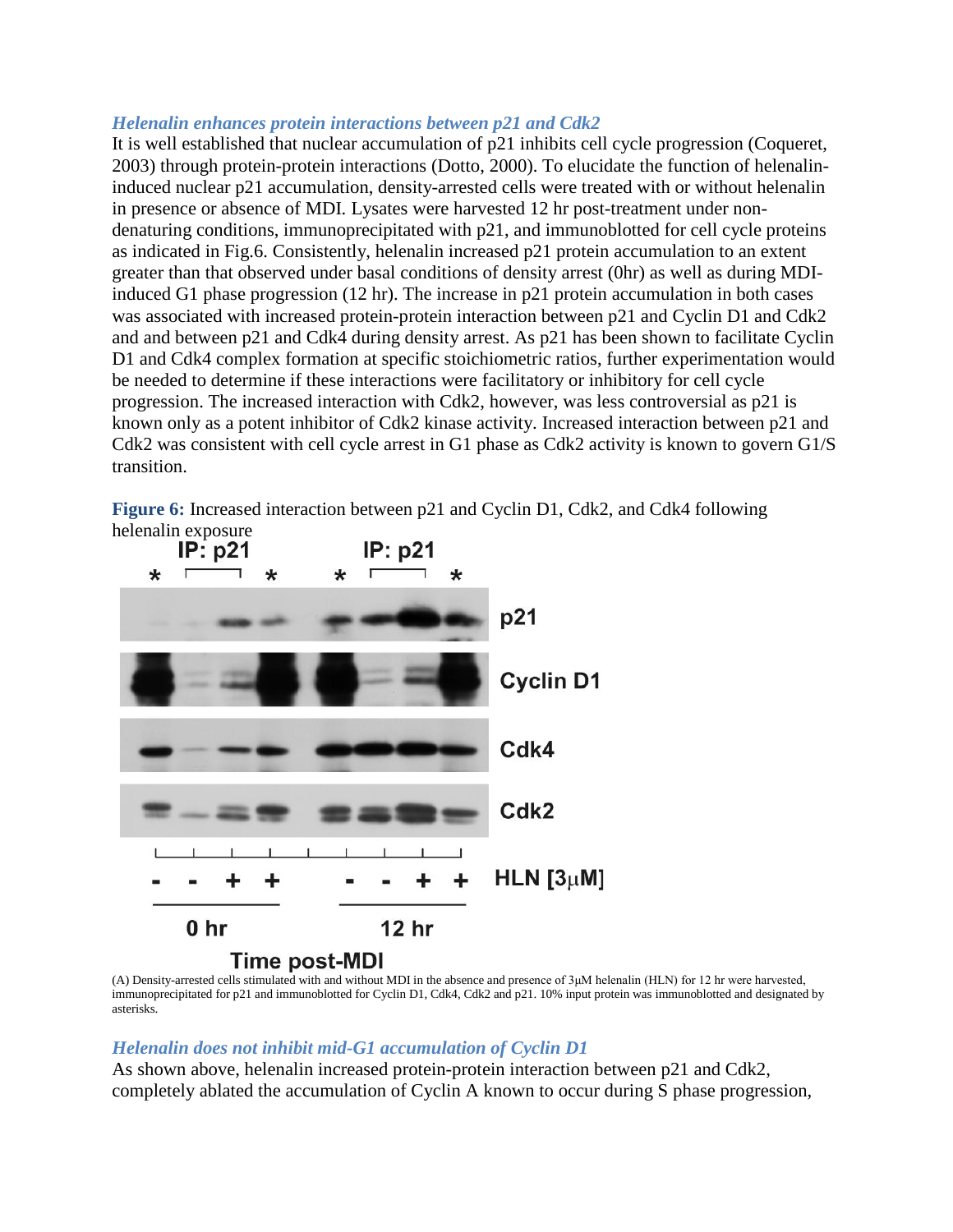and increased the proportion of cells in G1 phase of the cell cycle following MDI stimulation. Each of these observations was consistent with the working model that p21 inhibition of Cdk2 activity suppressed G1/S phase transition. To further explore this premise, density-arrested cells were stimulated with and without MDI in the presence and absence of helenalin. Lysates were harvested at 12 hr post-treatment and cell cycle proteins immunoblotted as illustrated in Fig.7. Comparing protein profiles between cells collected at density arrest versus 12 hr post-MDI in the absence of helenalin demonstrated that mid-G1 phase progression was characterized by a dramatic accumulation of p21 and Cyclin D1 as well as a modest increase in Cdk4 and Cdk2 protein levels. Although concomitant treatment with helenalin suppressed the modest increase in both Cdks, it had no discernable effect of the marked increase in Cyclin D1 accumulation resulting from MDI stimulation. These data demonstrated that aspects of mid-G1 progression remained intact with helenalin treatment further supporting the notion of G1 phase growth arrest near the point of G1/S transition.





Total cell lysates were harvested from density-arrested 3T3-L1 preadipocytes at 0 hr and 12 hr following exposure to MDI in the absence and presence of 3μM helenalin (HLN) for 12 hr and immunoblotted as indicated.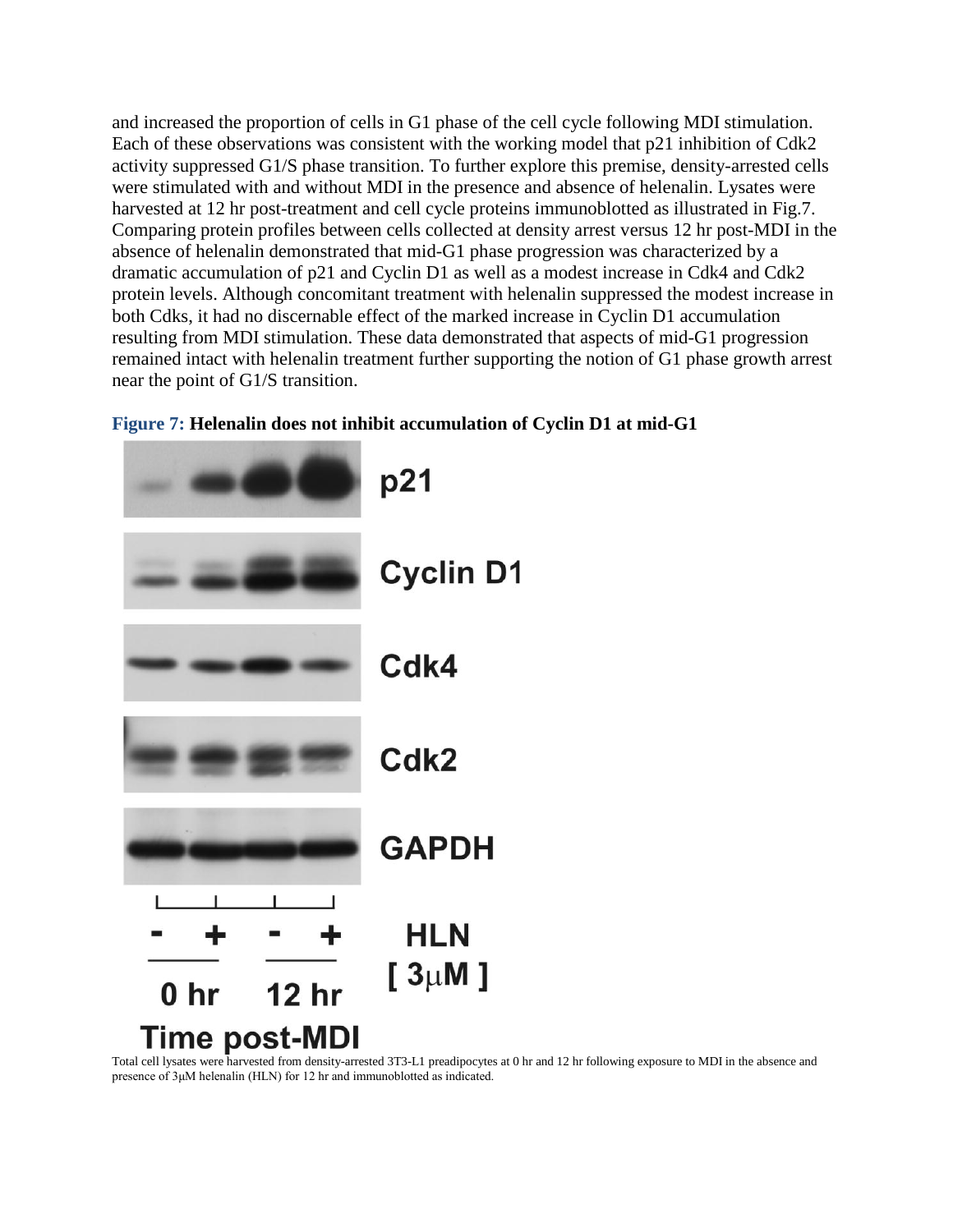#### DISCUSSION

Adipocyte hyperplasia, defined as the proliferation of preadipocytes and their subsequent differentiation into mature adipocytes, contributes to the development of obesity, a chronic disease that is reaching pandemic proportions in developed and developing nations (Hausman et al., 2001;Prins and O'Rahilly, 1997). The CKIs, p21 and 27 are critical in regulating adipocyte hyperplasia as gene ablation of p21 and/or p27 leads to a dramatic increase in adipocyte number and fat mass accumulation in mice (Naaz, Holsberger, Iwamoto, Nelson, Kiyokawa, and Cooke, 2004). Using 3T3-L1 as a cell model of adipocyte hyperplasia, we demonstrate that the phytochemical helenalin dose-dependently inhibits preadipocyte replication by mediating G1 phase arrest. While a cytotoxic effect of helenalin has been well documented in tumor cells (Dirsch et al., 2001b;Lee et al., 1977;Gertsch et al., 2003;Grippo et al., 1992), our data demonstrate that under the conditions used in this study, helenalin-mediated G1 arrest did not result in PARP and caspase-3 cleavage suggesting that growth arrest was not simply a result of apoptosis. The absence of sub-2n cell populations and morphological indices of cell stress further support the cytostatic, non-cytotoxic nature of helenalin at concentrations used in our study. Moreover, the doses of helenalin that caused apoptosis in cancer cells (10-100μM) (Huang, Yeh, and Wang, 2005;Powis, Gallegos, Abraham, Ashendel, Zalkow, Grindey, and Bonjouklian, 1994;Grippo, Hall, Kiyokawa, Muraoka, Shen, and Lee, 1992) and healthy PHA-stimulated PBMC cells (50μM) (Dirsch, Stuppner, and Vollmar, 2001b) were significantly higher as compared to the dose used in this study  $(3\mu M)$ .

Although helenalin has been shown to have anti-tumorigenic effects in cancer cells, the mechanisms by which helenalin controls cell proliferation are yet to be determined. Our study is the first to demonstrate, in any cell type, that helenalin treatment can lead to a dramatic accumulation of p21 protein. Furthermore, data presented here support a novel mechanism whereby helenalin-induced accumulation of p21 occurs through post-transcriptional processes independent of changes in mRNA transcript categorically ruling out stress-induced p53 activation and consequential changes in p21 gene expression. Data presented here demonstrate that helenalin promotes nuclear accumulation of p21 as well as modest of polyubiquitylated p21 in a manner similar to that observed following blockade of the 26S proteasome. While the precise mechanisms remains to be determined, data presented here support the premise that helenalin-mediated suppression of proteasomal activity, either direct or indirect, contributes to the dramatic accumulation of p21 in preadipocytes.

We have previously reported that helenalin blocks mRNA and protein accumulation of Skp2, an F-box protein associated with the SCF E3 ligase that functions in p27 polyubiquitylation (Auld, Hopkins, Fernandes, and Morrison, 2006). As we have determined that Skp2 also contributes to proteasome-dependent degradation of p21 (unpublished data), inhibition of Skp2 expression following helenalin treatment may contribute to p21 protein accumulation. However, our observation that helenalin increased p21 ubiquitylation, in the face of helenalin-mediated Skp2 ablation, further suggests that helenalin blocks the degradation of ubiquitin conjugated p21 in addition to blocking processes that lead to p21 ubiquitylation. In a general sense, these data further demonstrate that Skp2-dependent E3 ligase activity is not obligatory for ubiquitylation of p21. Other E3 ligases, yet to be identified, are likely as p21 polyubiquitylation was shown in this report to occur during density arrest when Skp2 is not expressed. E3 ligases such as MDM2, shown to mediate p21 degradation of p21 independent of ubiquitylation (Zhang et al., 2004;Jin et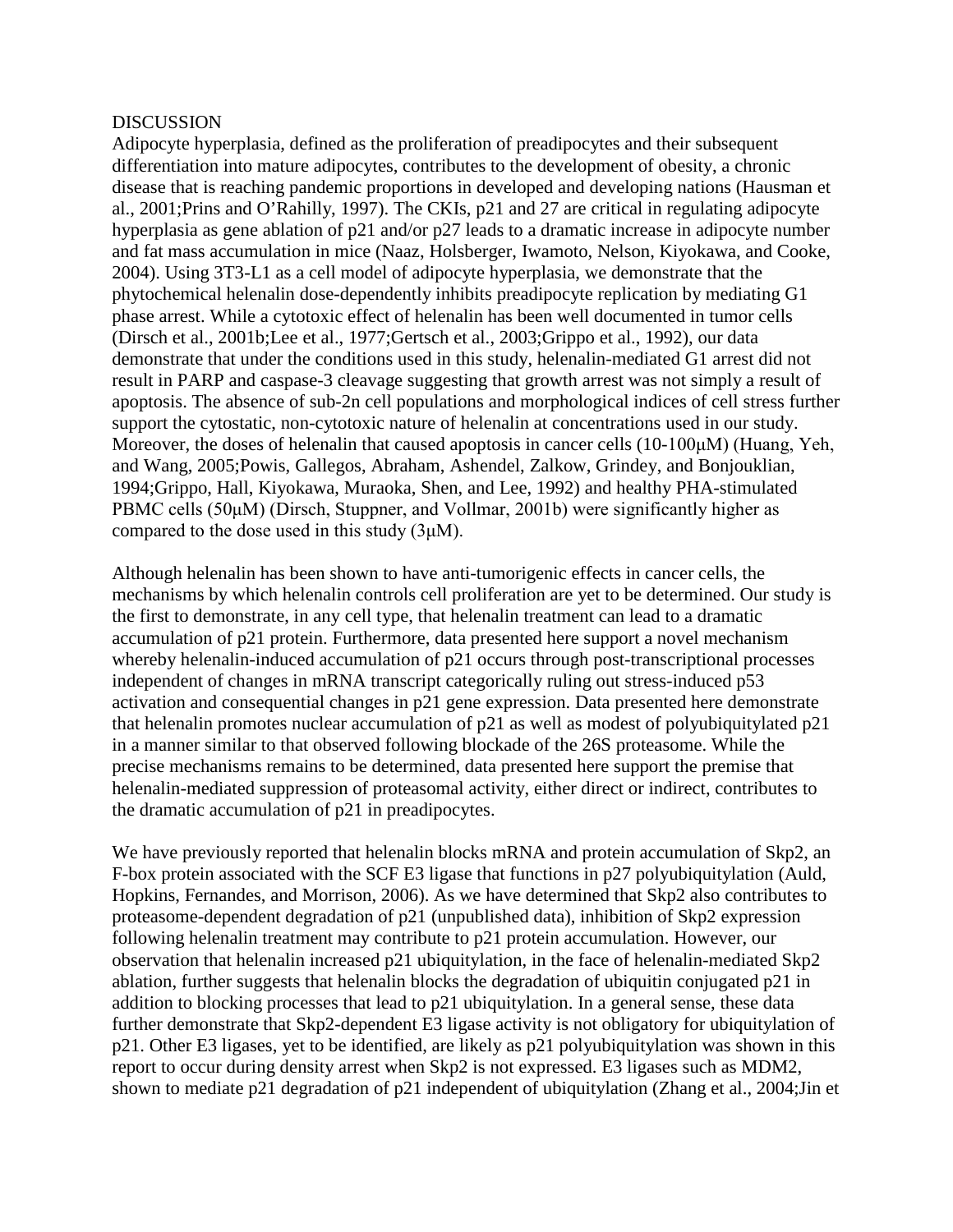al., 2003), are also potential candidates through which helenalin could increase p21 protein accumulation.

Helenalin is commercially available as a specific inhibitor of the NF-κB signaling pathway. NFκB is a well studied transcription factor that regulates responses to inflammatory cytokines and its aberration leads to numerous chronic diseases. Helenalin inhibits the induction of NF-κB by multiple mechanisms, including alkylation of the p65 subunit which subsequently prevents DNA binding (Lyss et al., 1998) as well as modification of the NF-κB/IκB complex, thereby preventing the release of NF-κB form IκB and consequently inhibiting its nuclear localization (Lyss, Schmidt, Merfort, and Pahl, 1997). Studies investigating the effect of NF-κB on p21 expression in a variety of cell-types, including epithelial cells (Seitz et al., 2000), human Tleukemia cells (Chang and Miyamoto, 2006) and normal human keratinocytes (Basile et al.,2003), have found NF-κB activity, and not its inhibition as would be expected with helenalin treatment, to induce p21 mRNA expression. As the data presented in our study clearly demonstrate that helenalin dramatically modulates p21 accumulation independent of changes in mRNA transcript, it is probable that helenalin functions through NFκB independent mechanisms. However, transcriptional mechanisms cannot be ruled out as NFKB could regulate the expression of a protein (e.g., an E3 ligase) that in turn regulates p21 protein levels through controlled degradation.

Other potential mechanisms by which helenalin could induce post-transcriptional p21 protein accumulation might involve protein-protein interactions that either restricts p21 from the nucleus where it is degraded as well as interactions that restrict p21 from proteolytic machinery within the nucleus. Selective compartmentalization is unlikely as we also demonstrate that helenalin increased nuclear, as opposed to cytosolic, p21 accumulation. Within the nucleus, others have demonstrated that p21 interaction with proliferating cell nuclear antigen (PCNA) protects p21 from proteasome-dependent degradation and promotes its protein levels (Cayrol and Ducommun, 1998). Along similar lines, the association between Cyclin D1 and p21 within the nucleus has also been shown to increase the stability of p21 by preventing its 26S proteasome-dependent degradation (Coleman et al., 2003). The C8α subunit of the proteasome interacts with a degradation signal located at C-terminus of p21 and promotes its degradation (Touitou et al., 2001), however, the association of p21 with Cyclin D1 masks this degradation signal and prevents the proteasome-dependent turnover of p21 and increases its protein stability. As our results demonstrate increased association between p21 and Cyclin D1 in density-arrested and during mid-G1, this association may contribute to helenalin induced accumulation of p21 by suppressing its proteasome-dependent degradation.

Regulation of p21 protein accumulation represents a possible mechanism linking helenalin with G1 arrest. During mid-G1, p21 facilitates the assembly of Cyclin D1/Cdk4 complexes. However, under conditions of increased nuclear p21 accumulation, D-type cyclins become saturated (Coqueret, 2003) and p21 associates with Cyclin E/Cdk2 complexes, leading to conformational changes that mask the ATP binding site of Cdk2 rendering the complex inactive (El Deiry, 2001). As Cdk2 activity is essential for S phase progression, the decrease in p21 preceding G1/S phase transition is considered essential for cell cycle progression. Furthermore, numerous studies have determined elevated nuclear p21 binds to and inhibits PCNA activity and subsequently prevents DNA replication and suppresses cell cycle (Helt et al., 2004;Rousseau et al., 1999). As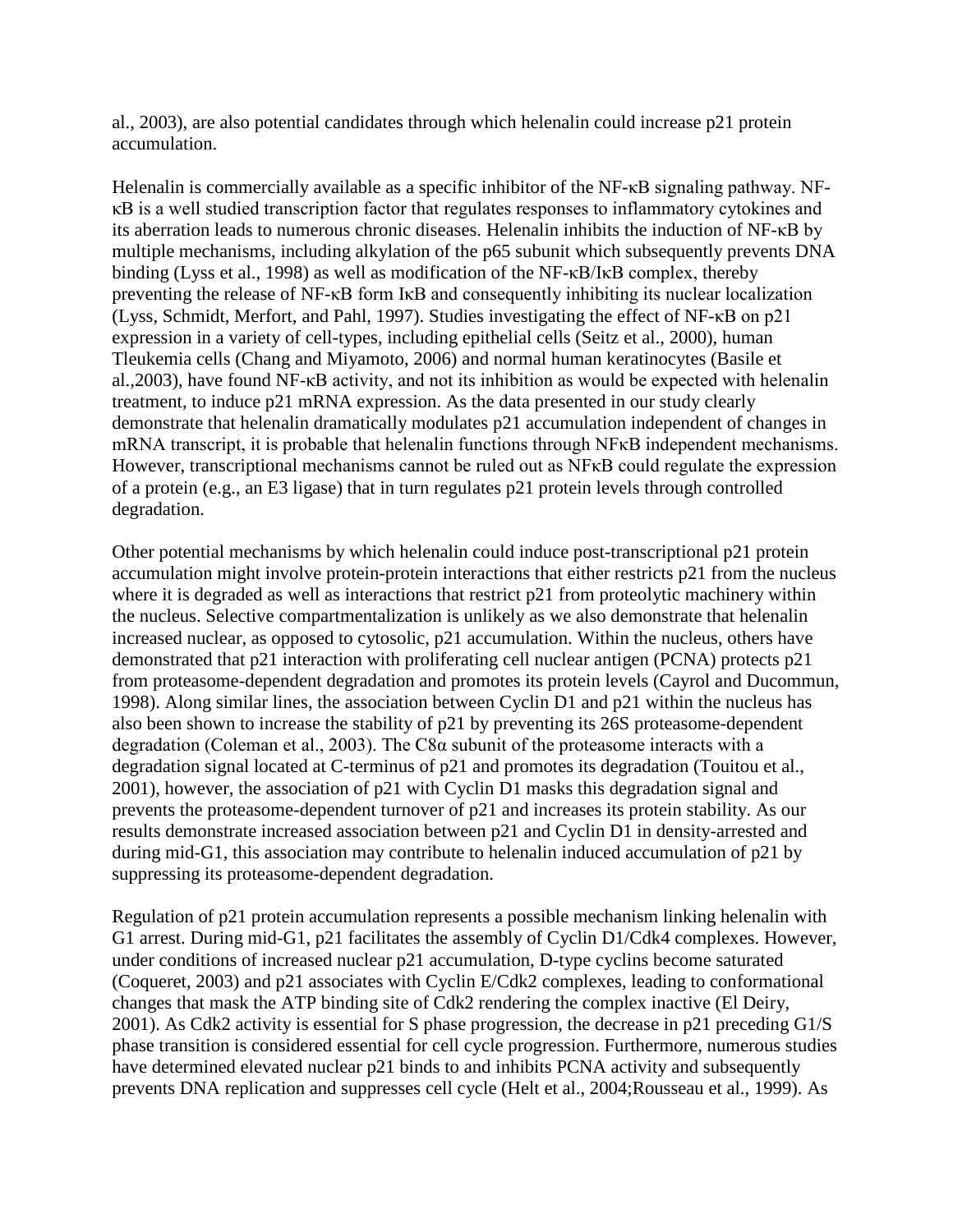helenalin promotes nuclear p21 protein accumulation during S phase progression and increased p21-Cdk2 interactions, it is expected that elevated p21 functions to inhibit G1/S transition contributing to G1 arrest.

In summary, this study provides novel data that demonstrate how a naturally occurring phytochemical, helenalin, inhibits preadipocyte proliferation. Investigation of the mechanisms responsible for G1 arrest in 3T3-L1 preadipocytes revealed that helenalin post-transcriptionally induces p21 accumulation, at least in part, by suppressing its ubiquitin-dependent and proteasome-dependent degradation. Moreover, the enhanced nuclear abundance of p21 and increased associations between p21 and Cdk2 in response to helenalin are consistent with mechanisms that suppress preadipocyte proliferation.

## ACKNOWLEDGMENTS

We are grateful to Howard Green (Harvard Medical School) for the murine 3T3-L1 cell line. This work was supported by grants from the American Heart Association (0265418U) and National Institutes of Health (R21-DK072067) to R.F.M.

## **REFERENCES**

- Auld CA, Hopkins RG, Fernandes KM, Morrison RF. 2006. Novel effect of helenalin on Akt signaling and Skp2 expression in 3T3-L1 preadipocytes. Biochem Biophys Res Commun 346:314–320.
- Auld CA, Fernandes KM, Morrison RF. 2007. Skp2-mediated p27(Kip1) degradation during S/G(2) phase progression of adipocyte hyperplasia. J Cell Physiol 211:101–111.
- Basile JR, Eichten A, Zacny V, Munger K. 2003. NF-kappaB-mediated induction of p21(Cip1/Waf1) by tumor necrosis factor alpha induces growth arrest and cytoprotection in normal human keratinocytes. Mol Cancer Res 1:262–270.
- Cayrol C, Ducommun B. 1998. Interaction with cyclin-dependent kinases and PCNA modulates proteasome-dependent degradation of p21. Oncogene 17:2437–2444.
- Chang PY, Miyamoto S. 2006. Nuclear factor-kappaB dimer exchange promotes a p21(waf1/cip1) superinduction response in human T leukemic cells. Mol Cancer Res 4:101–112.
- Cheng M, Olivier P, Diehl JA, Fero M, Roussel MF, Roberts JM, Sherr CJ. 1999. The p21(Cip1) and p27(Kip1) CDK 'inhibitors' are essential activators of cyclin D-dependent kinases in murine fibroblasts. EMBO J 18:1571–1583.
- Coleman ML, Marshall CJ, Olson MF. 2003. Ras promotes p21(Waf1/Cip1) protein stability via a cyclin D1-imposed block in proteasome-mediated degradation. EMBO J 22:2036–2046.
- Coqueret O. 2003. New roles for p21 and p27 cell-cycle inhibitors: A function for each cell compartment? Trends Cell Biol 13:65–70.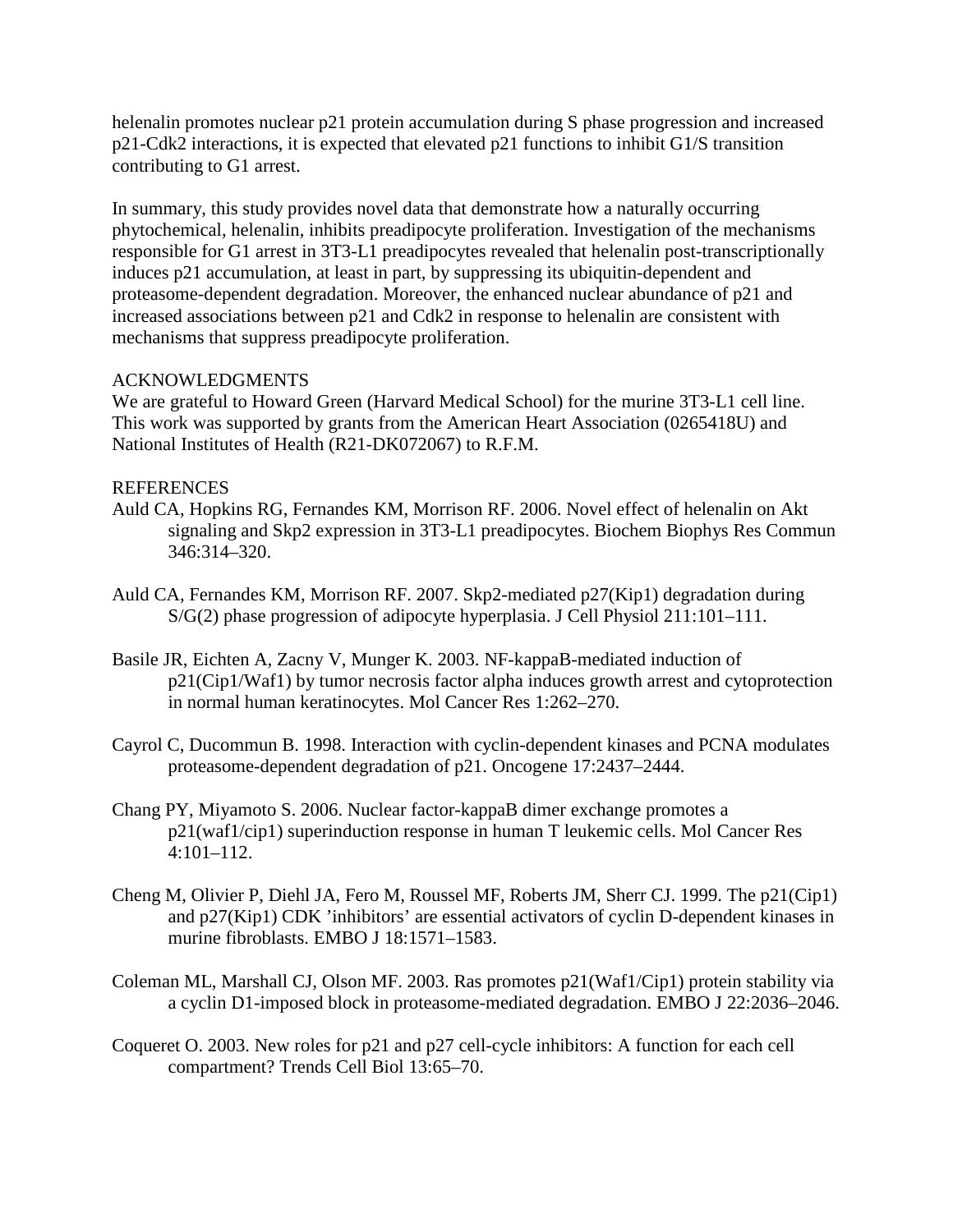- Dirsch VM, Stuppner H, Vollmar AM. 2001a. Cytotoxic sesquiterpene lactones mediate their death-inducing effect in leukemia T cells by triggering apoptosis. Planta Med 67:557– 559.
- Dirsch VM, Stuppner H, Vollmar AM. 2001b. Helenalin triggers a CD95 death receptorindependent apoptosis that is not affected by overexpression of Bclx(L) or Bcl-2. Cancer Res 61:5817–5823.
- Dotto GP. 2000. p21(WAF1/Cip1): More than a break to the cell cycle? Biochim Biophys Acta 1471:M43–M56.
- El Deiry WS. 2001. Akt takes centre stage in cell-cycle deregulation. Nat Cell Biol 3:E71–E73.
- Gertsch J, Sticher O, Schmidt T, Heilmann J. 2003. Influence of helenanolidetype sesquiterpene lactones on gene transcription profiles in Jurkat T cells and human peripheral blood cells: Anti-inflammatory and cytotoxic effects. Biochem Pharmacol 66:2141–2153.
- Grippo AA, Hall IH, Kiyokawa H, Muraoka O, Shen YC, Lee KH. 1992. The cytotoxicity of helenalin, its mono and difunctional esters, and related sesquiterpene lactones in murine and human tumor cells. Drug Des Discov 8:191–206.
- Hall IH, Lee KH, Mar EC, Starnes CO, Waddell TG. 1977. Antitumor agents. 21. A. proposed mechanism for inhibition of cancer growth by tenulin and helenalin and related cyclopentenones. J Med Chem 20:333–337.
- Hall IH, Lee KH, Starnes CO, Eigebaly SA, Ibuka T, Wu YS, Kimura T, Haruna M. 1978. Antitumor agents XXX: Evaluation of alpha-methylene-gammalactone-containing agents for inhibition of tumor growth, respiration, and nucleic acid synthesis. J Pharm Sci 67:1235–1239.
- Hausman DB, DiGirolamo M, Bartness TJ, Hausman GJ, Martin RJ. 2001. The biology of white adipocyte proliferation. Obes Rev 2:239–254.
- Helt CE, Staversky RJ, Lee YJ, Bambara RA, Keng PC, O'Reilly MA. 2004. The Cdk and PCNA domains on p21Cip1 both function to inhibit G1/S progression during hyperoxia. Am J Physiol Lung Cell Mol Physiol 286: L506–L513.
- Huang PR, Yeh YM, Wang TC. 2005. Potent inhibition of human telomerase by helenalin. Cancer Lett 227:169–174.
- Jin Y, Lee H, Zeng SX, Dai MS, Lu H. 2003. MDM2 promotes p21waf1/cip1 proteasomal turnover independently of ubiquitylation. EMBO J 22:6365–6377.
- LaBaer J, Garrett MD, Stevenson LF, Slingerland JM, Sandhu C, Chou HS, Fattaey A, Harlow E. 1997. New functional activities for the p21 family of CDK inhibitors. Genes Dev 11:847–862.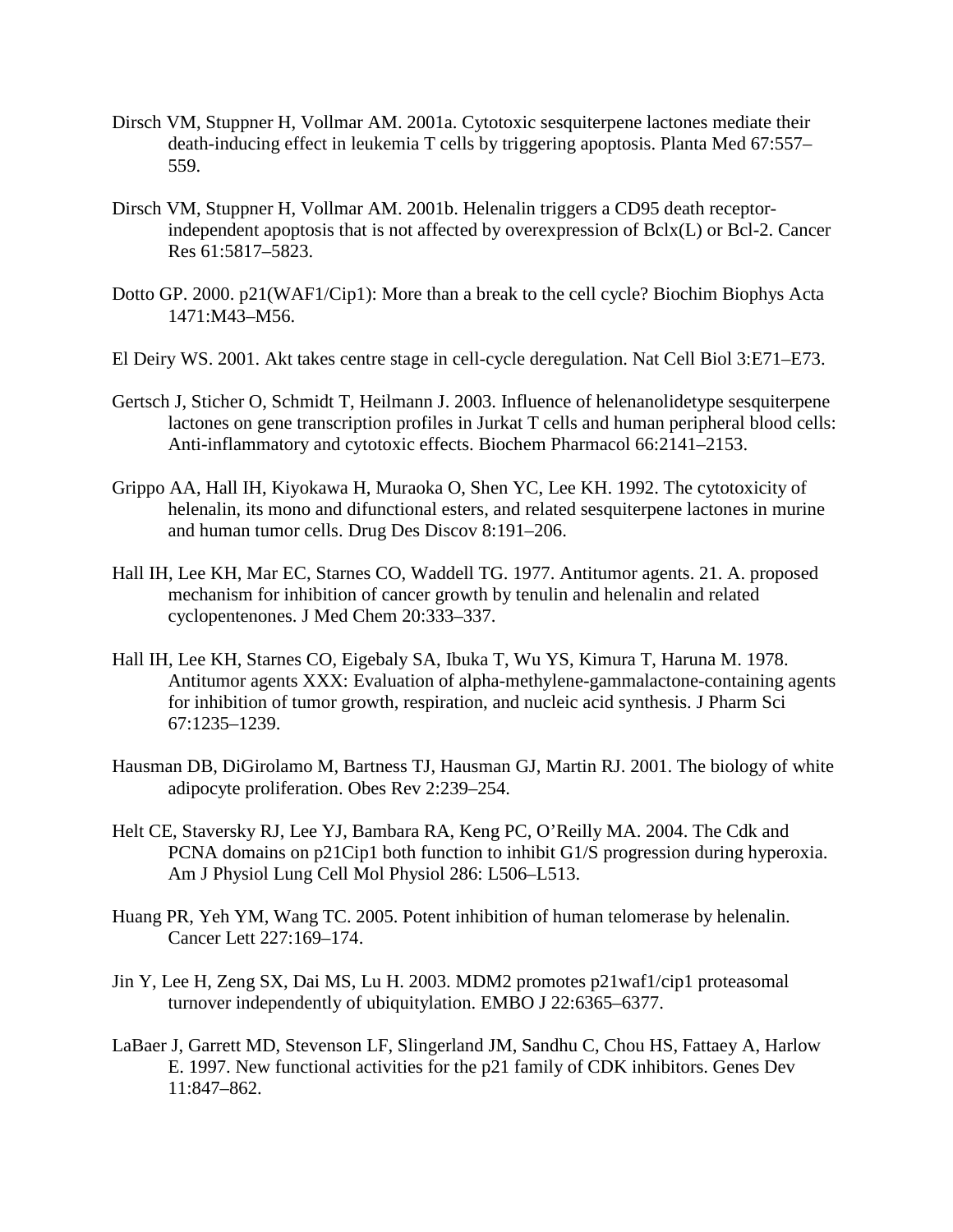- Lee KH, Hall IH, Mar EC, Starnes CO, ElGebaly SA, Waddell TG, HADGRAFT RI, Ruffner CG, Weidner I. 1977. Sesquiterpene antitumor agents: Inhibitors of cellular metabolism. Science 196:533–536.
- Lyss G, Schmidt TJ, Merfort I, Pahl HL. 1997. Helenalin, an anti-inflammatory sesquiterpene lactone from Arnica, selectively inhibits transcription factor NF-kappaB. Biol Chem 378:951–961.
- Lyss G, Knorre A, Schmidt TJ, Pahl HL, Merfort I. 1998. The anti-inflammatory sesquiterpene lactone helenalin inhibits the transcription factor NF-kappaB by directly targeting p65. J Biol Chem 273:33508–33516.
- Morrison RF, Farmer SR. 1999. Role of PPARgamma in regulating a cascade expression of cyclin-dependent kinase inhibitors, p18(INK4c) and p21(Waf1/Cip1), during adipogenesis. J Biol Chem 274:17088–17097.
- Naaz A, Holsberger DR, Iwamoto GA, Nelson A, Kiyokawa H, Cooke PS. 2004. Loss of cyclindependent kinase inhibitors produces adipocyte hyperplasia and obesity. FASEB J 18:1925–1927.
- Planas-Silva MD, Weinberg RA. 1997. Estrogen-dependent cyclin E-cdk2 activation through p21 redistribution. Mol Cell Biol 17:4059–4069.
- Powis G, Gallegos A, Abraham RT, Ashendel CL, Zalkow LH, Grindey GB, Bonjouklian R. 1994. Increased intracellular Ca2R signaling caused by the antitumor agent helenalin and its analogues. Cancer Chemother Pharmacol 34:344–350.
- Prins JB, O'Rahilly S. 1997. Regulation of adipose cell number in man. Clin Sci (Lond) 92:3–11.
- Rousseau D, Cannella D, Boulaire J, Fitzgerald P, Fotedar A, Fotedar R. 1999. Growth inhibition by CDK-cyclin and PCNA binding domains of p21 occurs by distinct mechanisms and is regulated by ubiquitin-proteasome pathway. Oncogene 18:4313–4325.
- Seitz CS, Deng H, Hinata K, Lin Q, Khavari PA. 2000. Nuclear factor kappaB subunits induce epithelial cell growth arrest. Cancer Res 60:4085–4092.
- Sherr CJ, Roberts JM. 1999. CDK inhibitors: Positive and negative regulators of G1-phase progression. Genes Dev 13:1501–1512.
- Sherr CJ, Roberts JM. 2004. Living with or without cyclins and cyclin-dependent kinases. Genes Dev 18:2699-2711.
- Tang QQ, Otto TC, Lane MD. 2003a. CCAAT/enhancer-binding protein beta is required for mitotic clonal expansion during adipogenesis. Proc Natl Acad Sci 100:850–855.